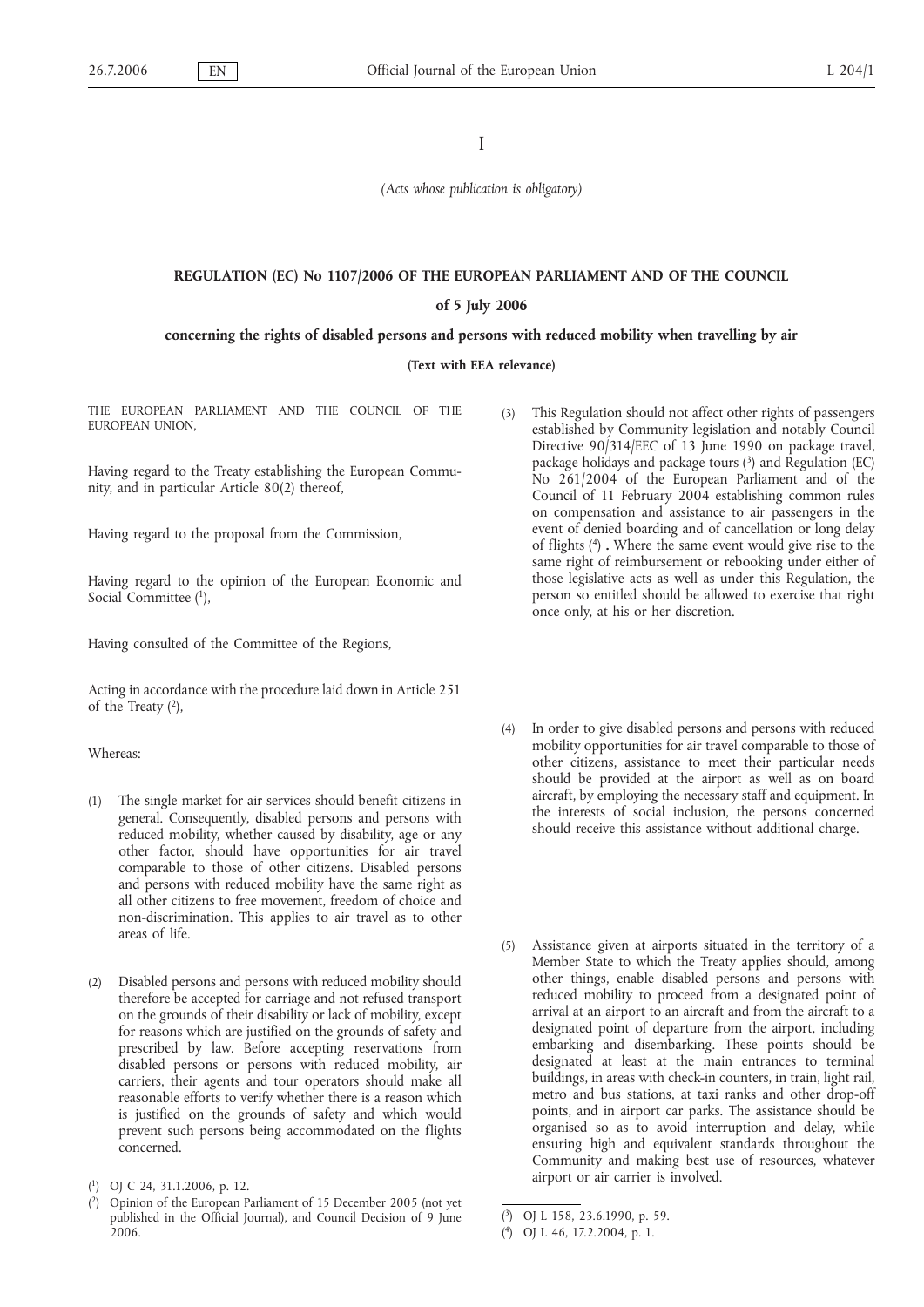- (6) To achieve these aims, ensuring high quality assistance at airports should be the responsibility of a central body. As managing bodies of airports play a central role in providing services throughout their airports, they should be given this overall responsibility.
- (7) Managing bodies of airports may provide the assistance to disabled persons and persons with reduced mobility themselves. Alternatively, in view of the positive role played in the past by certain operators and air carriers, managing bodies may contract with third parties for the supply of this assistance, without prejudice to the application of relevant rules of Community law, including those on public procurement.
- (8) Assistance should be financed in such a way as to spread the burden equitably among all passengers using an airport and to avoid disincentives to the carriage of disabled persons and persons with reduced mobility. A charge levied on each air carrier using an airport, proportionate to the number of passengers it carries to or from the airport, appears to be the most effective way of funding.
- With a view to ensuring, in particular, that the charges levied on an air carrier are commensurate with the assistance provided to disabled persons and persons with reduced mobility, and that these charges do not serve to finance activities of the managing body other than those relating to the provision of such assistance, the charges should be adopted and applied in full transparency. Council Directive  $96/67/EC$  of  $15$  October 1996 on access to the groundhandling market at Community airports (1) and in particular the provisions on separation of accounts, should therefore apply where this does not conflict with this Regulation.
- (10) In organising the provision of assistance to disabled persons and persons with reduced mobility, and the training of their personnel, airports and air carriers should have regard to document 30 of the European Civil Aviation Conference (ECAC), Part I, Section 5 and its associated annexes, in particular the Code of Good Conduct in Ground Handling for Persons with Reduced Mobility as set out in Annex J thereto at the time of adoption of this Regulation.
- (11) In deciding on the design of new airports and terminals, and as part of major refurbishments, managing bodies of airports should, where possible, take into account the needs of disabled persons and persons with reduced mobility. Similarly, air carriers should, where possible, take such needs into account when deciding on the design of new and newly refurbished aircraft.
- (12) Directive 95/46/EC of the European Parliament and of the Council of 24 October 1995 on the protection of individuals with regard to the processing of personal data and on the free movement of such data  $(2)$  should be strictly enforced in order to guarantee respect for the privacy of disabled persons and persons with reduced mobility, and ensure that the information requested serves merely to fulfil the assistance obligations laid down in this Regulation and is not used against passengers seeking the service in question.
- (13) All essential information provided to air passengers should be provided in alternative formats accessible to disabled persons and persons with reduced mobility, and should be in at least the same languages as the information made available to other passengers.
- (14) Where wheelchairs or other mobility equipment or assistive devices are lost or damaged during handling at the airport or during transport on board aircraft, the passenger to whom the equipment belongs should be compensated, in accordance with rules of international, Community and national law.
- (15) Member States should supervise and ensure compliance with this Regulation and designate an appropriate body to carry out enforcement tasks. This supervision does not affect the rights of disabled persons and persons with reduced mobility to seek legal redress from courts under national law.
- (16) It is important that a disabled person or person with reduced mobility who considers that this Regulation has been infringed be able to bring the matter to the attention of the managing body of the airport or to the attention of the air carrier concerned, as the case may be. If the disabled person or person with reduced mobility cannot obtain satisfaction in such way, he or she should be free to make a complaint to the body or bodies designated to that end by the relevant Member State.
- (17) Complaints concerning assistance given at an airport should be addressed to the body or bodies designated for the enforcement of this Regulation by the Member State where the airport is situated. Complaints concerning assistance given by an air carrier should be addressed to the body or bodies designated for the enforcement of this Regulation by the Member State which has issued the operating licence to the air carrier.

 $(1)$ 1) OJ L 272, 25.10.1996, p. 36. Directive as amended by Regulation (EC) No 1882/2003 of the European Parliament and of the Council (OJ L 284, 31.10.2003, p. 1).

 $(2)$ 2) OJ L 281, 23.11.1995, p. 31. Directive as amended by Regulation (EC) No 1882/2003.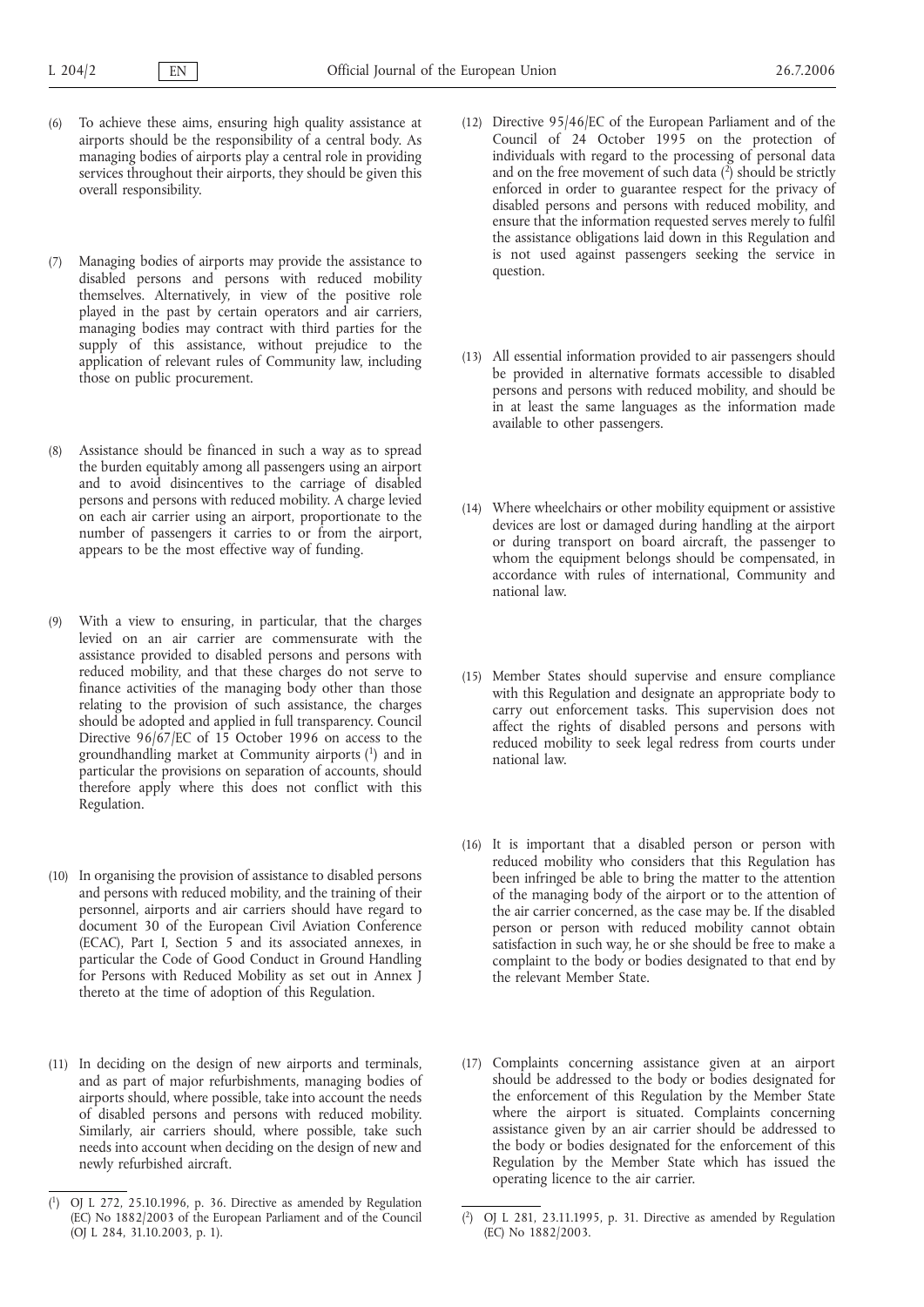- (18) Member States should lay down penalties applicable to infringements of this Regulation and ensure that those penalties are applied. The penalties, which could include ordering the payment of compensation to the person concerned, should be effective, proportionate and dissuasive.
- (19) Since the objectives of this Regulation, namely to ensure high and equivalent levels of protection and assistance throughout the Member States and to ensure that economic agents operate under harmonised conditions in a single market, cannot sufficiently be achieved by the Member States and can therefore, by reason of the scale or effects of the action, be better achieved at Community level, the Community may adopt measures, in accordance with the principle of subsidiarity as set out in Article 5 of the Treaty. In accordance with the principle of proportionality as set out in that Article, this Regulation does not go beyond what is necessary in order to achieve those objectives.
- (20) This Regulation respects the fundamental rights and observes the principles recognised in particular by the Charter of Fundamental Rights of the European Union.
- (21) Arrangements for greater cooperation over the use of Gibraltar airport were agreed in London on 2 December 1987 by the Kingdom of Spain and the United Kingdom of Great Britain and Northern Ireland in a joint declaration by the Ministers of Foreign Affairs of the two countries. Such arrangements have yet to enter into operation,

HAVE ADOPTED THIS REGULATION:

*Article 1*

#### **Purpose and scope**

1. This Regulation establishes rules for the protection of and provision of assistance to disabled persons and persons with reduced mobility travelling by air, both to protect them against discrimination and to ensure that they receive assistance.

2. The provisions of this Regulation shall apply to disabled persons and persons with reduced mobility, using or intending to use commercial passenger air services on departure from, on transit through, or on arrival at an airport, when the airport is situated in the territory of a Member State to which the Treaty applies.

3. Articles 3, 4 and 10 shall also apply to passengers departing from an airport situated in a third country to an airport situated in the territory of a Member State to which the Treaty applies, if the operating carrier is a Community air carrier.

4. This Regulation shall not affect the rights of passengers established by Directive 90/314/EEC and under Regulation (EC) No 261/2004.

5. In so far as the provisions of this Regulation conflict with those of Directive 96/67/EC, this Regulation shall prevail.

6. Application of this Regulation to Gibraltar airport is understood to be without prejudice to the respective legal positions of the Kingdom of Spain and the United Kingdom of Great Britain and Northern Ireland with regard to the dispute over sovereignty over the territory in which the airport is situated.

7. Application of this Regulation to Gibraltar airport shall be suspended until the arrangements included in the Joint Declaration made by the Foreign Ministers of the Kingdom of Spain and the United Kingdom of Great Britain and Northern Ireland on 2 December 1987 enter into operation. The Governments of Spain and of the United Kingdom shall inform the Council of the date of entry into operation.

#### *Article 2*

#### **Definitions**

For the purposes of this Regulation the following definitions shall apply:

- (a) 'disabled person' or 'person with reduced mobility' means any person whose mobility when using transport is reduced due to any physical disability (sensory or locomotor, permanent or temporary), intellectual disability or impairment, or any other cause of disability, or age, and whose situation needs appropriate attention and the adaptation to his or her particular needs of the service made available to all passengers;
- (b) 'air carrier' means an air transport undertaking with a valid operating licence;
- (c) 'operating air carrier' means an air carrier that performs or intends to perform a flight under a contract with a passenger or on behalf of another person, legal or natural, having a contract with that passenger;
- 'Community air carrier' means an air carrier with a valid operating licence granted by a Member State in accordance with Council Regulation (EEC) No 2407/92 of 23 July 1992 on licensing of air carriers  $(1)$ ;
- (e) 'tour operator' means, with the exception of an air carrier, an organiser or retailer within the meaning of Article 2(2) and (3) of Directive 90/314/EEC;
- (f) 'managing body of the airport' or 'managing body' means a body which notably has as its objective under national legislation the administration and management of airport infrastructures, and the coordination and control of the activities of the various operators present in an airport or airport system;

<sup>(</sup> 1) OJ L 240, 24.8.1992, p. 1.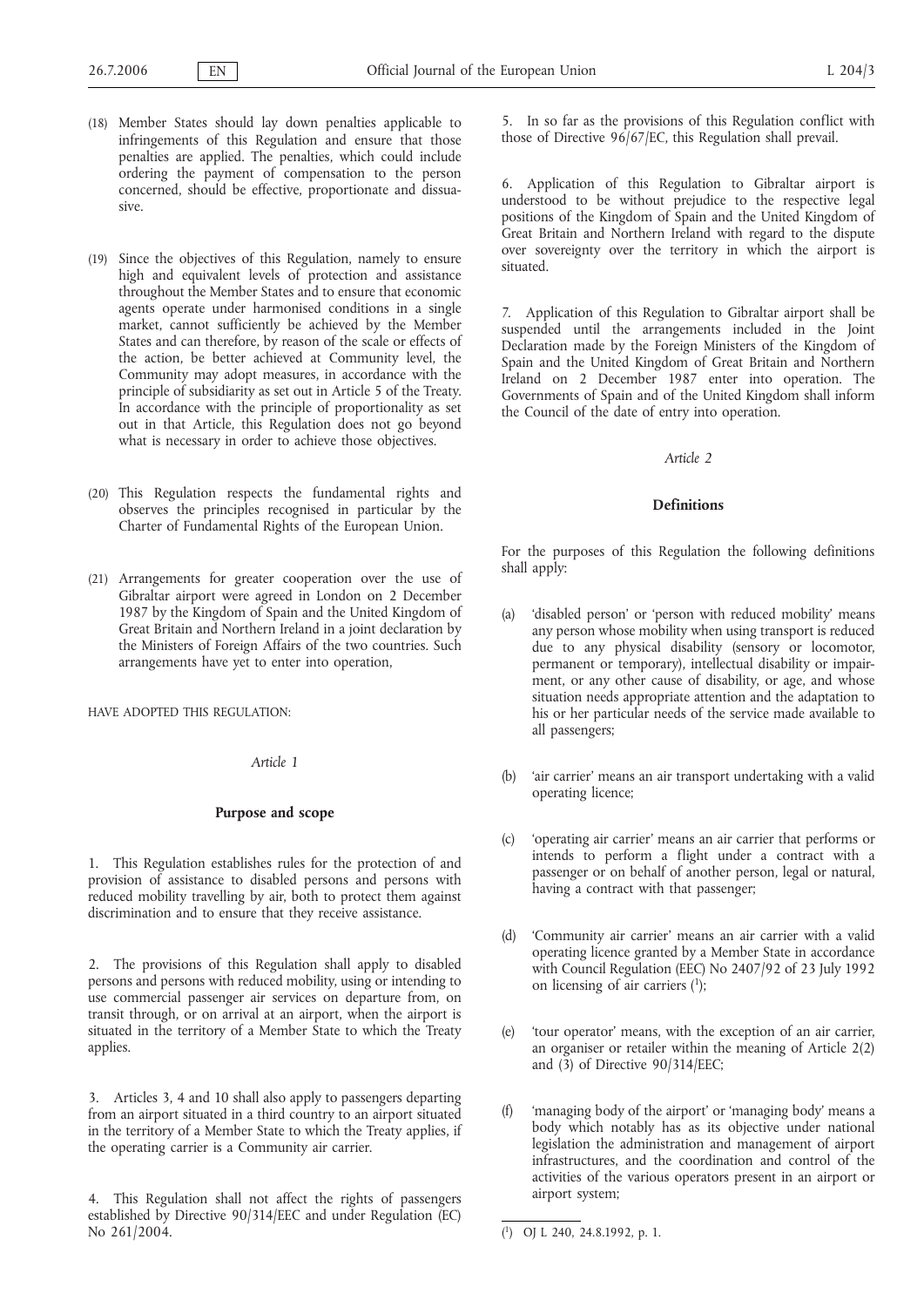- (g) 'airport user' means any natural or legal person responsible for the carriage of passengers by air from or to the airport in question;
- (h) 'Airport Users Committee' means a committee of representatives of airport users or organisations representing them;
- (i) 'reservation' means the fact that the passenger has a ticket, or other proof, which indicates that the reservation has been accepted and registered by the air carrier or tour operator;
- (j) 'airport' means any area of land specially adapted for the landing, taking-off and manoeuvres of aircraft, including ancillary installations which these operations may involve for the requirements of aircraft traffic and services including installations needed to assist commercial air services;
- (k) 'airport car park' means a car park, within the airport boundaries or under the direct control of the managing body of an airport, which directly serves the passengers using that airport;
- (l) 'commercial passenger air service' means a passenger air transport service operated by an air carrier through a scheduled or non-scheduled flight offered to the general public for valuable consideration, whether on its own or as part of a package.

#### *Article 3*

# **Prevention of refusal of carriage**

An air carrier or its agent or a tour operator shall not refuse, on the grounds of disability or of reduced mobility:

- (a) to accept a reservation for a flight departing from or arriving at an airport to which this Regulation applies;
- (b) to embark a disabled person or a person with reduced mobility at such an airport, provided that the person concerned has a valid ticket and reservation.

## *Article 4*

### **Derogations, special conditions and information**

1. Notwithstanding the provisions of Article 3, an air carrier or its agent or a tour operator may refuse, on the grounds of disability or of reduced mobility, to accept a reservation from or to embark a disabled person or a person with reduced mobility:

(a) in order to meet applicable safety requirements established by international, Community or national law or in order to meet safety requirements established by the authority that issued the air operator's certificate to the air carrier concerned;

(b) if the size of the aircraft or its doors makes the embarkation or carriage of that disabled person or person with reduced mobility physically impossible.

In the event of refusal to accept a reservation on the grounds referred to under points (a) or (b) of the first subparagraph, the air carrier, its agent or the tour operator shall make reasonable efforts to propose an acceptable alternative to the person in question.

A disabled person or a person with reduced mobility who has been denied embarkation on the grounds of his or her disability or reduced mobility and any person accompanying this person pursuant to paragraph 2 of this Article shall be offered the right to reimbursement or re-routing as provided for in Article 8 of Regulation (EC) No 261/2004. The right to the option of a return flight or re-routing shall be conditional upon all safety requirements being met.

2. Under the same conditions referred to in paragraph 1, first subparagraph, point (a), an air carrier or its agent or a tour operator may require that a disabled person or person with reduced mobility be accompanied by another person who is capable of providing the assistance required by that person.

3. An air carrier or its agent shall make publicly available, in accessible formats and in at least the same languages as the information made available to other passengers, the safety rules that it applies to the carriage of disabled persons and persons with reduced mobility, as well as any restrictions on their carriage or on that of mobility equipment due to the size of aircraft. A tour operator shall make such safety rules and restrictions available for flights included in package travel, package holidays and package tours which it organises, sells or offers for sale.

4. When an air carrier or its agent or a tour operator exercises a derogation under paragraphs 1 or 2, it shall immediately inform the disabled person or person with reduced mobility of the reasons therefor. On request, an air carrier, its agent or a tour operator shall communicate these reasons in writing to the disabled person or person with reduced mobility, within five working days of the request.

#### *Article 5*

## **Designation of points of arrival and departure**

1. In cooperation with airport users, through the Airport Users Committee where one exists, and relevant organisations representing disabled persons and persons with reduced mobility, the managing body of an airport shall, taking account of local conditions, designate points of arrival and departure within the airport boundary or at a point under the direct control of the managing body, both inside and outside terminal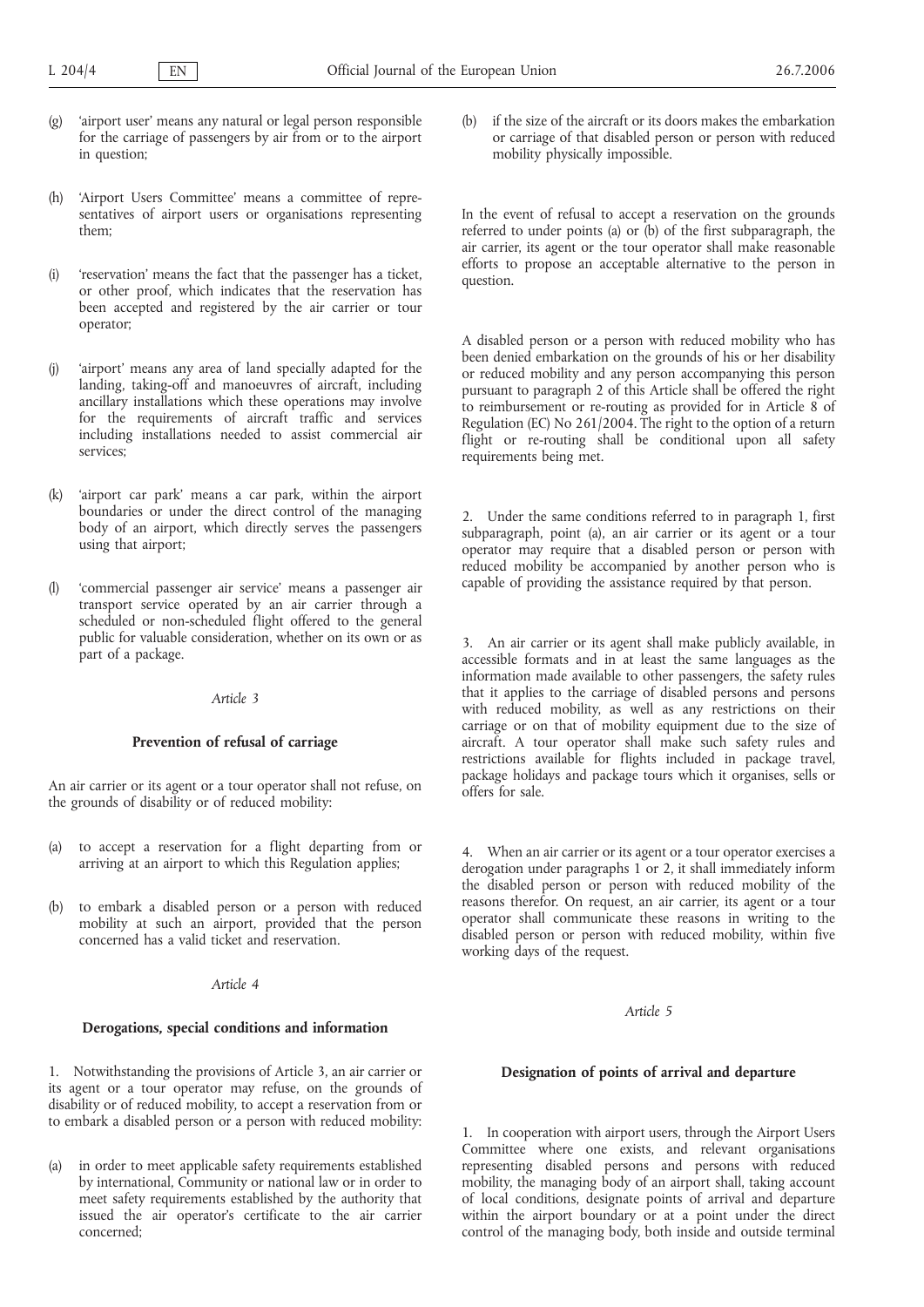buildings, at which disabled persons or persons with reduced mobility can, with ease, announce their arrival at the airport and request assistance.

2. The points of arrival and departure referred to in paragraph 1, shall be clearly signed and shall offer basic information about the airport, in accessible formats.

## *Article 6*

# **Transmission of information**

1. Air carriers, their agents and tour operators shall take all measures necessary for the receipt, at all their points of sale in the territory of the Member States to which the Treaty applies, including sale by telephone and via the Internet, of notifications of the need for assistance made by disabled persons or persons with reduced mobility.

2. When an air carrier or its agent or a tour operator receives a notification of the need for assistance at least 48 hours before the published departure time for the flight, it shall transmit the information concerned at least 36 hours before the published departure time for the flight:

- (a) to the managing bodies of the airports of departure, arrival and transit, and
- (b) to the operating air carrier, if a reservation was not made with that carrier, unless the identity of the operating air carrier is not known at the time of notification, in which case the information shall be transmitted as soon as practicable.

3. In all cases other than those mentioned in paragraph 2, the air carrier or its agent or tour operator shall transmit the information as soon as possible.

4. As soon as possible after the departure of the flight, an operating air carrier shall inform the managing body of the airport of destination, if situated in the territory of a Member State to which the Treaty applies, of the number of disabled persons and persons with reduced mobility on that flight requiring assistance specified in Annex I and of the nature of that assistance.

## *Article 7*

#### **Right to assistance at airports**

1. When a disabled person or person with reduced mobility arrives at an airport for travel by air, the managing body of the airport shall be responsible for ensuring the provision of the assistance specified in Annex I in such a way that the person is able to take the flight for which he or she holds a reservation, provided that the notification of the person's particular needs for such assistance has been made to the air carrier or its agent or the tour operator concerned at least 48 hours before the published time of departure of the flight. This notification shall also cover a return flight, if the outward flight and the return flight have been contracted with the same air carrier.

2. Where use of a recognised assistance dog is required, this shall be accommodated provided that notification of the same is made to the air carrier or its agent or the tour operator in accordance with applicable national rules covering the carriage of assistance dogs on board aircraft, where such rules exist.

3. If no notification is made in accordance with paragraph 1, the managing body shall make all reasonable efforts to provide the assistance specified in Annex I in such a way that the person concerned is able to take the flight for which he or she holds a reservation.

- 4. The provisions of paragraph 1 shall apply on condition that:
- the person presents himself or herself for check-in:
	- (i) at the time stipulated in advance and in writing (including by electronic means) by the air carrier or its agent or the tour operator, or
	- (ii) if no time is stipulated, not later than one hour before the published departure time, or
- the person arrives at a point within the airport boundary designated in accordance with Article 5:
	- (i) at the time stipulated in advance and in writing (including by electronic means) by the air carrier or its agent or the tour operator, or
	- (ii) if no time is stipulated, not later than two hours before the published departure time.

5. When a disabled person or person with reduced mobility transits through an airport to which this Regulation applies, or is transferred by an air carrier or a tour operator from the flight for which he or she holds a reservation to another flight, the managing body shall be responsible for ensuring the provision of the assistance specified in Annex I in such a way that the person is able to take the flight for which he or she holds a reservation.

6. On the arrival by air of a disabled person or person with reduced mobility at an airport to which this Regulation applies, the managing body of the airport shall be responsible for ensuring the provision of the assistance specified in Annex I in such a way that the person is able to reach his or her point of departure from the airport as referred to in Article 5.

7. The assistance provided shall, as far as possible, be appropriate to the particular needs of the individual passenger.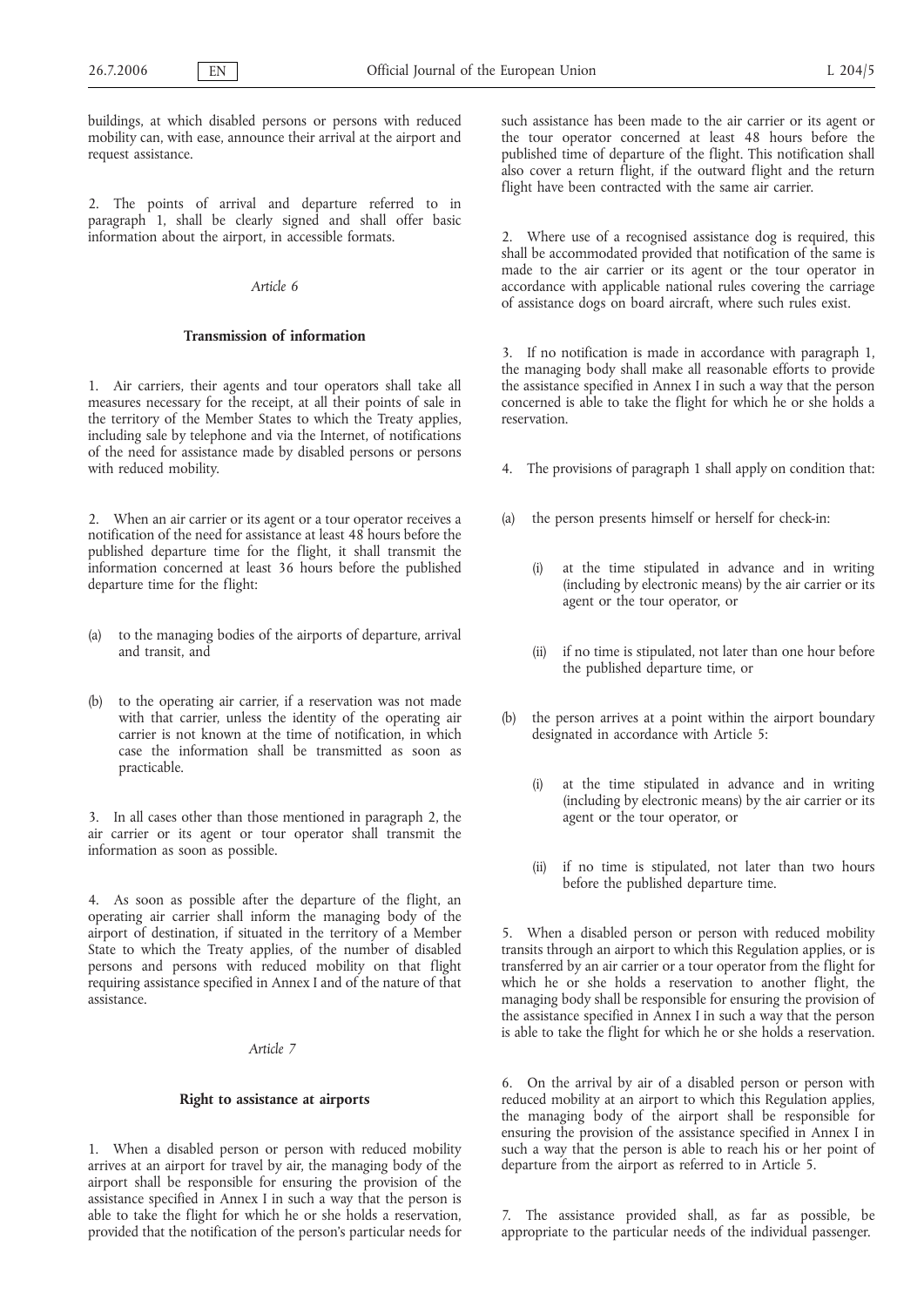*Article 8*

## **Responsibility for assistance at airports**

1. The managing body of an airport shall be responsible for ensuring the provision of the assistance specified in Annex I without additional charge to disabled persons and persons with reduced mobility.

2. The managing body may provide such assistance itself. Alternatively, in keeping with its responsibility, and subject always to compliance with the quality standards referred to in Article 9(1), the managing body may contract with one or more other parties for the supply of the assistance. In cooperation with airport users, through the Airport Users Committee where one exists, the managing body may enter into such a contract or contracts on its own initiative or on request, including from an air carrier, and taking into account the existing services at the airport concerned. In the event that it refuses such a request, the managing body shall provide written justification.

3. The managing body of an airport may, on a nondiscriminatory basis, levy a specific charge on airport users for the purpose of funding this assistance.

4. This specific charge shall be reasonable, cost-related, transparent and established by the managing body of the airport in cooperation with airport users, through the Airport Users Committee where one exists or any other appropriate entity. It shall be shared among airport users in proportion to the total number of all passengers that each carries to and from that airport.

5. The managing body of an airport shall separate the accounts of its activities relating to the assistance provided to disabled persons and persons with reduced mobility from the accounts of its other activities, in accordance with current commercial practice.

6. The managing body of an airport shall make available to airport users, through the Airport Users Committee where one exists or any other appropriate entity, as well as to the enforcement body or bodies referred to in Article 14, an audited annual overview of charges received and expenses made in respect of the assistance provided to disabled persons and persons with reduced mobility.

# *Article 9*

#### **Quality standards for assistance**

1. With the exception of airports whose annual traffic is less than 150 000 commercial passenger movements, the managing body shall set quality standards for the assistance specified in Annex I and determine resource requirements for meeting them, in cooperation with airport users, through the Airport Users Committee where one exists, and organisations representing disabled passengers and passengers with reduced mobility.

2. In the setting of such standards, full account shall be taken of internationally recognised policies and codes of conduct concerning facilitation of the transport of disabled persons or persons with reduced mobility, notably the ECAC Code of Good Conduct in Ground Handling for Persons with Reduced Mobility.

3. The managing body of an airport shall publish its quality standards.

4. An air carrier and the managing body of an airport may agree that, for the passengers whom that air carrier transports to and from the airport, the managing body shall provide assistance of a higher standard than the standards referred to in paragraph 1 or provide services additional to those specified in Annex I.

5. For the purpose of funding either of these, the managing body may levy a charge on the air carrier additional to that referred to in Article 8(3), which shall be transparent, cost-related and established after consultation of the air carrier concerned.

### *Article 10*

#### **Assistance by air carriers**

An air carrier shall provide the assistance specified in Annex II without additional charge to a disabled person or person with reduced mobility departing from, arriving at or transiting through an airport to which this Regulation applies provided that the person in question fulfils the conditions set out in Article  $7(1)$ , (2) and (4).

## *Article 11*

#### **Training**

Air carriers and airport managing bodies shall:

- (a) ensure that all their personnel, including those employed by any sub-contractor, providing direct assistance to disabled persons and persons with reduced mobility have knowledge of how to meet the needs of persons having various disabilities or mobility impairments;
- (b) provide disability-equality and disability-awareness training to all their personnel working at the airport who deal directly with the travelling public;
- (c) ensure that, upon recruitment, all new employees attend disability‑related training and that personnel receive refresher training courses when appropriate.

#### *Article 12*

## **Compensation for lost or damaged wheelchairs, other mobility equipment and assistive devices**

Where wheelchairs or other mobility equipment or assistive devices are lost or damaged whilst being handled at the airport or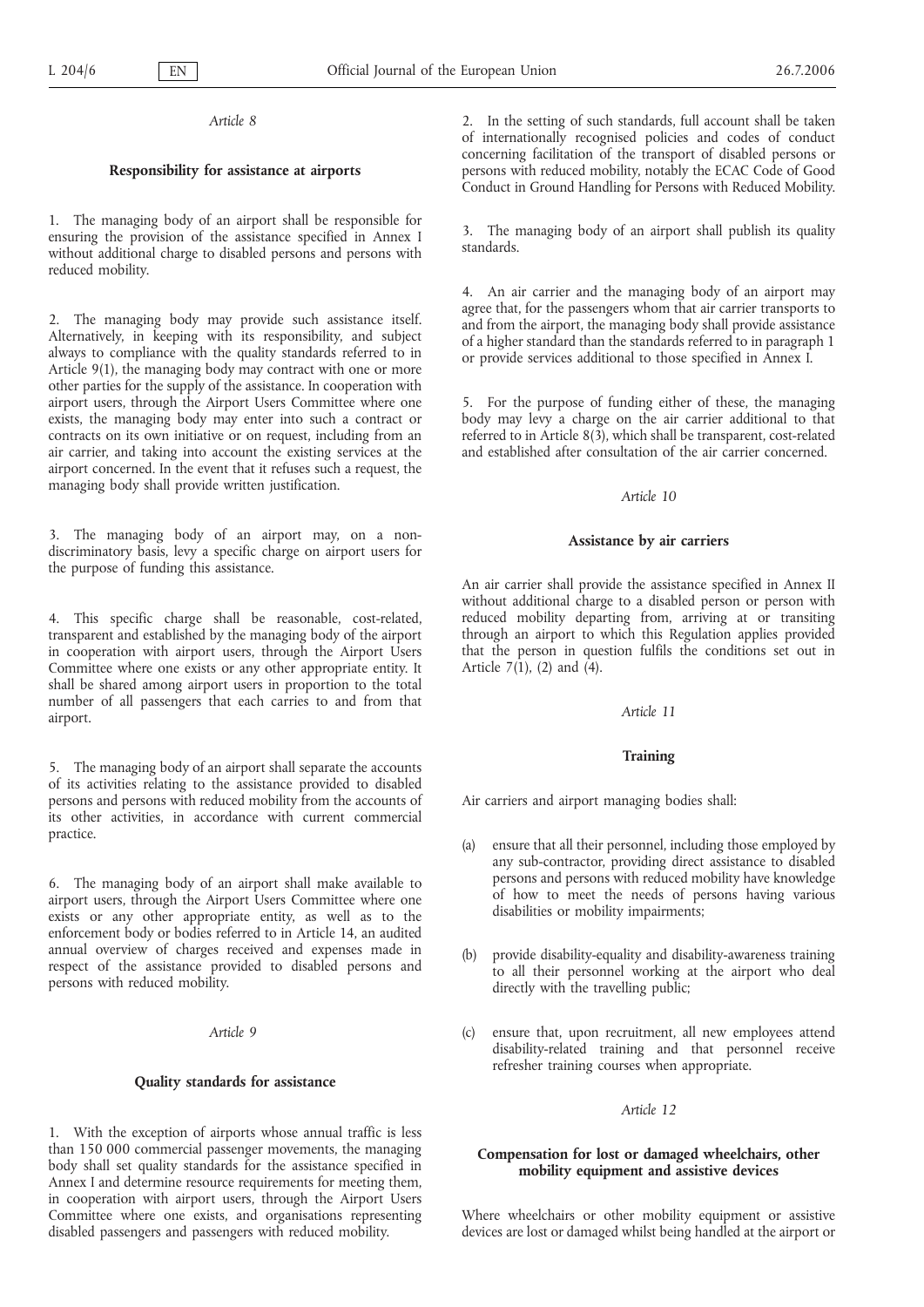transported on board aircraft, the passenger to whom the equipment belongs shall be compensated, in accordance with rules of international, Community and national law.

#### *Article 13*

## **Exclusion of waiver**

Obligations towards disabled persons and persons with reduced mobility pursuant to this Regulation shall not be limited or waived.

#### *Article 14*

# **Enforcement body and its tasks**

1. Each Member State shall designate a body or bodies responsible for the enforcement of this Regulation as regards flights departing from or arriving at airports situated in its territory. Where appropriate, this body or bodies shall take the measures necessary to ensure that the rights of disabled persons and persons with reduced mobility are respected, including compliance with the quality standards referred to in Article 9(1). The Member States shall inform the Commission of the body or bodies designated.

2. Member States shall, where appropriate, provide that the enforcement body or bodies designated under paragraph 1 shall also ensure the satisfactory implementation of Article 8, including as regards the provisions on charges with a view to avoiding unfair competition. They may also designate a specific body to that effect.

#### *Article 15*

## **Complaint procedure**

1. A disabled person or person with reduced mobility who considers that this Regulation has been infringed may bring the matter to the attention of the managing body of the airport or to the attention of the air carrier concerned, as the case may be.

2. If the disabled person or person with reduced mobility cannot obtain satisfaction in such way, complaints may be made to any body or bodies designated under Article 14(1), or to any other competent body designated by a Member State, about an alleged infringement of this Regulation.

3. A body in one Member State which receives a complaint concerning a matter that comes under the responsibility of a designated body of another Member State shall forward the complaint to the body of that other Member State.

4. The Member States shall take measures to inform disabled persons and persons with reduced mobility of their rights under this Regulation and of the possibility of complaint to this designated body or bodies.

# *Article 16*

## **Penalties**

The Member States shall lay down rules on penalties applicable to infringements of this Regulation and shall take all the measures necessary to ensure that those rules are implemented. The penalties provided for must be effective, proportionate and dissuasive. The Member States shall notify those provisions to the Commission and shall notify it without delay of any subsequent amendment affecting them.

#### *Article 17*

#### **Report**

The Commission shall report to the European Parliament and the Council by 1 January 2010 at the latest on the operation and the effects of this Regulation. The report shall be accompanied where necessary by legislative proposals implementing in further detail the provisions of this Regulation, or revising it.

#### *Article 18*

#### **Entry into force**

This Regulation shall enter into force on the 20th day following that of its publication in the *Official Journal of the European Union.*

It shall apply with effect from 26 July 2008, except Articles 3 and 4, which shall apply with effect from 26 July 2007.

This Regulation shall be binding in its entirety and directly applicable in all Member States.

Done at Strasbourg, 5 July 2006.

*For the European Parliament The President* J. BORRELL FONTELLES

*The President For the Council* P. LEHTOMÄKI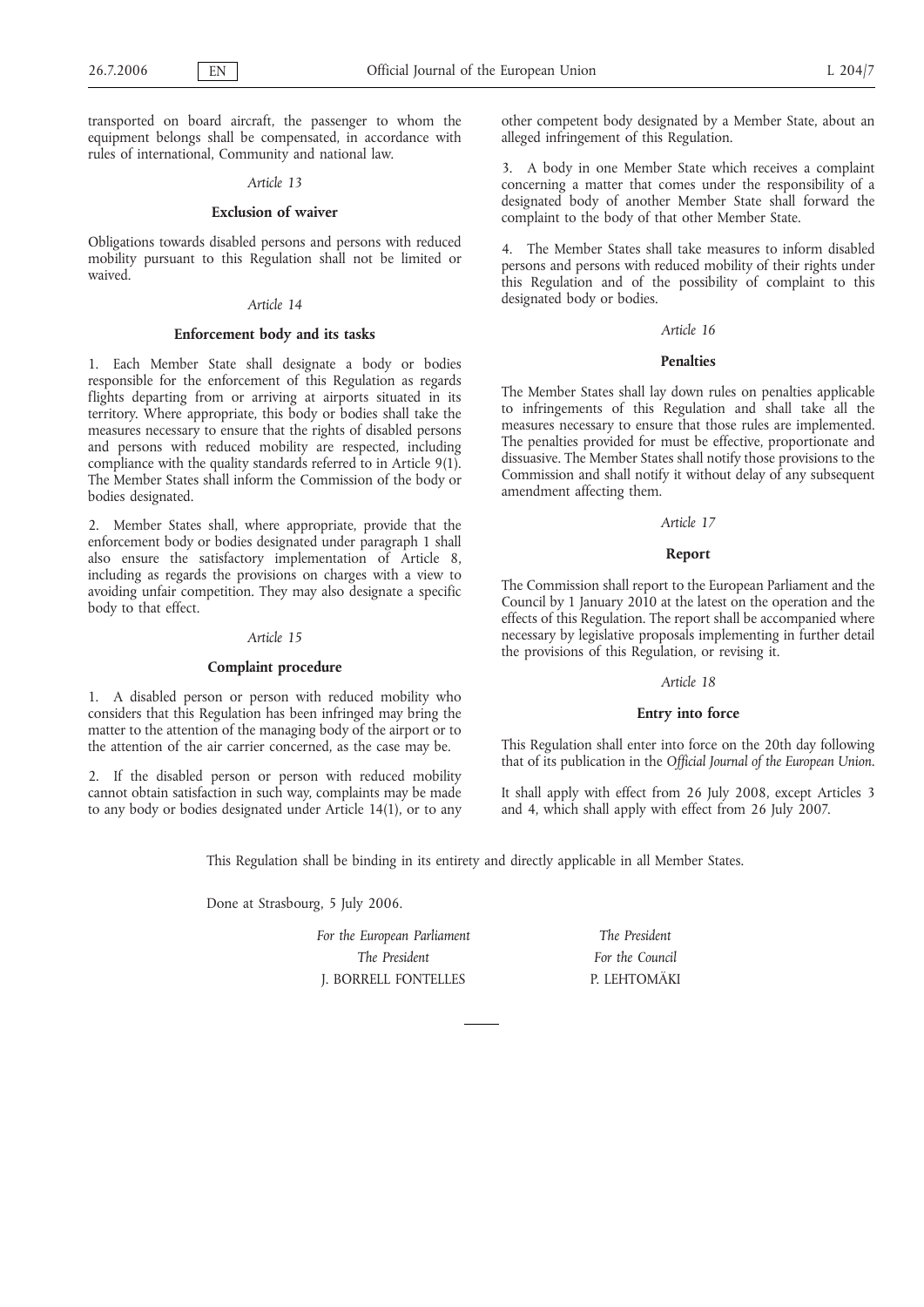#### *ANNEX I*

#### **Assistance under the responsibility of the managing bodies of airports**

Assistance and arrangements necessary to enable disabled persons and persons with reduced mobility to:

- communicate their arrival at an airport and their request for assistance at the designated points inside and outside terminal buildings mentioned in Article 5,
- move from a designated point to the check-in counter,
- check-in and register baggage,
- proceed from the check-in counter to the aircraft, with completion of emigration, customs and security procedures,
- board the aircraft, with the provision of lifts, wheelchairs or other assistance needed, as appropriate,
- proceed from the aircraft door to their seats,
- store and retrieve baggage on the aircraft,
- proceed from their seats to the aircraft door,
- disembark from the aircraft, with the provision of lifts, wheelchairs or other assistance needed, as appropriate,
- proceed from the aircraft to the baggage hall and retrieve baggage, with completion of immigration and customs procedures,
- proceed from the baggage hall to a designated point,
- reach connecting flights when in transit, with assistance on the air and land sides and within and between terminals as needed,
- move to the toilet facilities if required.

Where a disabled person or person with reduced mobility is assisted by an accompanying person, this person must, if requested, be allowed to provide the necessary assistance in the airport and with embarking and disembarking.

Ground handling of all necessary mobility equipment, including equipment such as electric wheelchairs subject to advance warning of 48 hours and to possible limitations of space on board the aircraft, and subject to the application of relevant legislation concerning dangerous goods.

Temporary replacement of damaged or lost mobility equipment, albeit not necessarily on a like-for-like basis.

Ground handling of recognised assistance dogs, when relevant.

Communication of information needed to take flights in accessible formats.